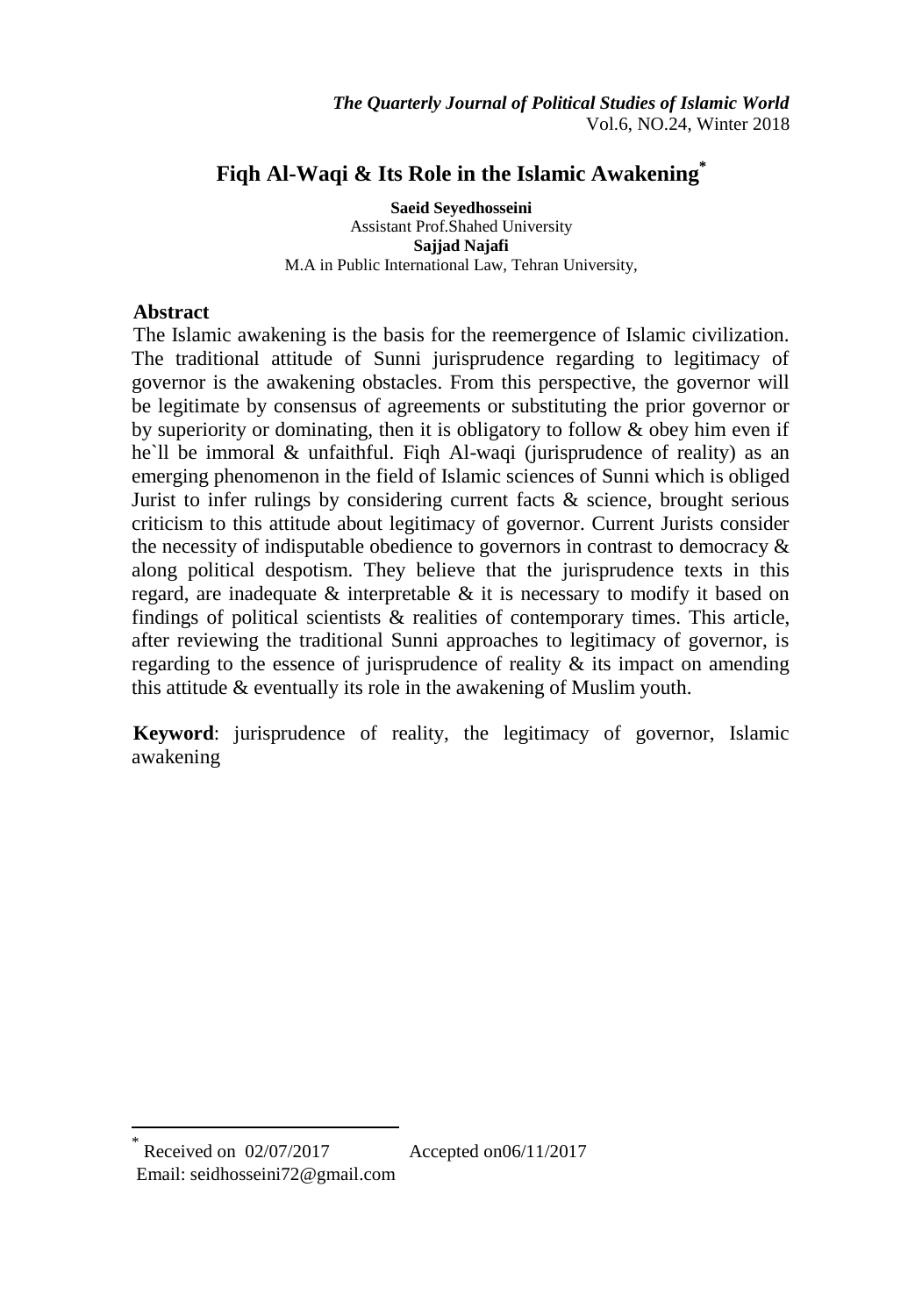# **1. Introduction**

One of the social obstacles for appearance of the new Islamic civilization in the Islamic countries with the structure based on Sunnite religions jurisprudence is the stand point of theologian and the people to the governor"s legitimacy. Over the Islam history many of discussions in the jurisprudence and theology about the qualifications of legitimacy of governor were presented. The Muslim"s governors scientifically with help of the theologians try to show the legitimacy of their governments. The most important governor"s legitimacy principles from view of scientist of Sunnite and theologians are based on allegiance of elders, substitution, the appointment by the holly prophet (peace be upon him) and conquest and domination. But the conquest and domination has biggest share to legitimize the government from first century AH until contemporary time. Based on this principle any one can conquer other by force he is qualified to role on people and people have to obey him.

This traditional and famous view of Sunni's theologians in present time was confronted with an intellectual struggle of reformists who believe in using Ijtihad\* . And so lead them to a new viewpoint from jurisprudence named "Fiqh Al-waqi". † Fiqh Al-waqi is a deep understanding of human life needs and facts that face them or is exposed. This kind of jurisprudence gradually becomes a public demand by theologians and this attitude creates some standpoints in front of Fiqh Al-waqi among the theologians. Finally these demands lead in many of theologians make the Ijtihad in frame of Fiqh Al-waqi and intellectual studies and so discard the "overcoming theory" which were obeying it. These theologians after discussion and consultation about the features of Islamic governor did not qualified some of the governor since the lack of commitment to Islamic regulations and know uprising against them allowed.

## **2. Research question**

What is the Fiqh Al-waqi's effect on the Islamic awaking?

## **3. Background**

1

About the effect of Fiqh Al-waqi on appearance of Islamic awaking was not found any independent article or study. But about the essence of Fiqh Al-waqi, its necessity, principles and rules of usage there are articles and thesis in the Arabian universities and press that are as following:

 Saeed Bihi (2002) PHD thesis titled "Altasil Al-sharei lemafhoom Fiqh Alwaqi" (the canonical foundation of Fiqh Al-waqi concept) that reviewed the canonical roots of Fiqh Al-waqi.

 Hasva (2009) has write a book titled "Fiqh Al-waqi wa asarahoo fi Alijtehad" (Fiqh Al-waqi and its effect on ijtihad) and has explained the role of Fiqh Al-waqi in ijtihad.

<sup>\*</sup> - in Islam means extraction of the Islamic regulation from the Islamic resources by a qualified person

<sup>†</sup> - Given that fact, Fiqh al-waqi is a new expression, and different definitions of those offered, so that till define the word, its translation will decline.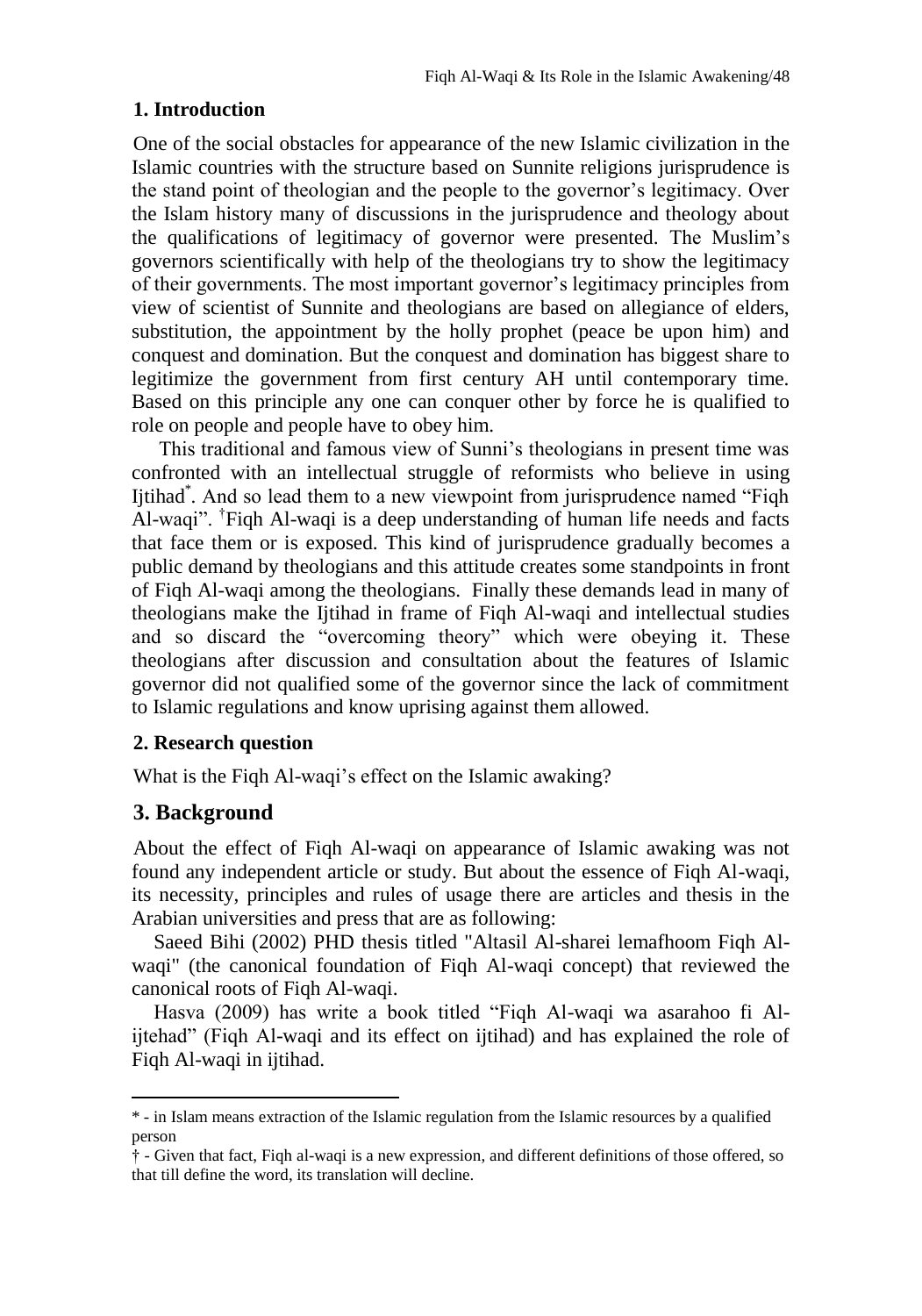49 / The Quarterly Journal of Political Studies of Islamic World, Vol.6, NO.4, Winter 2018

 Al-Umar (2003) the writer is an extremist Muftis of Takfiri and he is from the first writers of Fiqh Al-waqi who express his ideas in an article titled "Fiqh Al-waqi".

 Naser Din Al Albani (2001) the writer is one of the prominent Salafi thinkers who writes an article titled "Soal wa jawab hawl Fiqh Al-waqi" (questions and answers about Fiqh Al-waqi) in the critique of this theory.

 Bovoad (2006) an article titled "Fiqh Al-waqi Osool wa zwabit" (Fiqh Alwaqi the principles and regulations) is about the rules of citation to the Fiqh Alwaqi.

### **4. Findings**

### **4-1. Political legitimacy in Sunni jurisprudence**

The legitimacy and the sovereignty are most important topics in the philosophy of law, sociology and political science. The theorists of this science based on their idea and worldview explain about the base and source of the legitimacy of governor. The importance of responding to this question is not just for express the opinions or presentation of philosophy issues and the legitimacy and seeking legitimacy in in all the times has been important. So that usurper and illegitimate governments always try to support their governments with type of fake legitimacy. Thus, Xenophon a historian and scientist of ancient Greece believed that even in the tyranny governments that was constituted on compulsion and force, the force is not only tools to handle the government. And as Rousseau says: the most powerful king is not able to role forever unless can convert the force to the right. (Huntington, 2011, 14)

 So all the governments have to identify the legitimacy principles of their political system in order strengthen the governmental foundation, thus with the support of these principles be able to dedicate the sovereignty to themselves and as possible as reduce the utilization of force. And in order to prevent any legitimacy crises try to enhance and expansion of their legitimacy in the society. The necessity of discussion about governor's legitimacy and explain the legality resource of government is not neglected by the Islamic scientist's stand view and the Islamic governors. Thus over the Islamic history a lot of topics have been presented theoretically about the quality of legitimacy of the governor, and practically the Muslim"s governor with help of the Islamic scholars have done a wide efforts in order to legitimate their governments. The historical study shows the Islamic governors get into power with different methods; some of them with voting and people"s survey, some of them with the appointment by former governor, some of them with using the force, some of them with approving by council"s decision, some of them with Muslim"s consensus and etc. this situation confused the Islamic scholars in explain the legitimacy of the governors, thus they justify the current situation and stabilization of usurper governors and giving legitimacy to the illegitimated government instead of expression the fact.

In the conclusion we can summarize the legitimacy principles of governors from the theologians and Sunni scholars' standpoint in following items: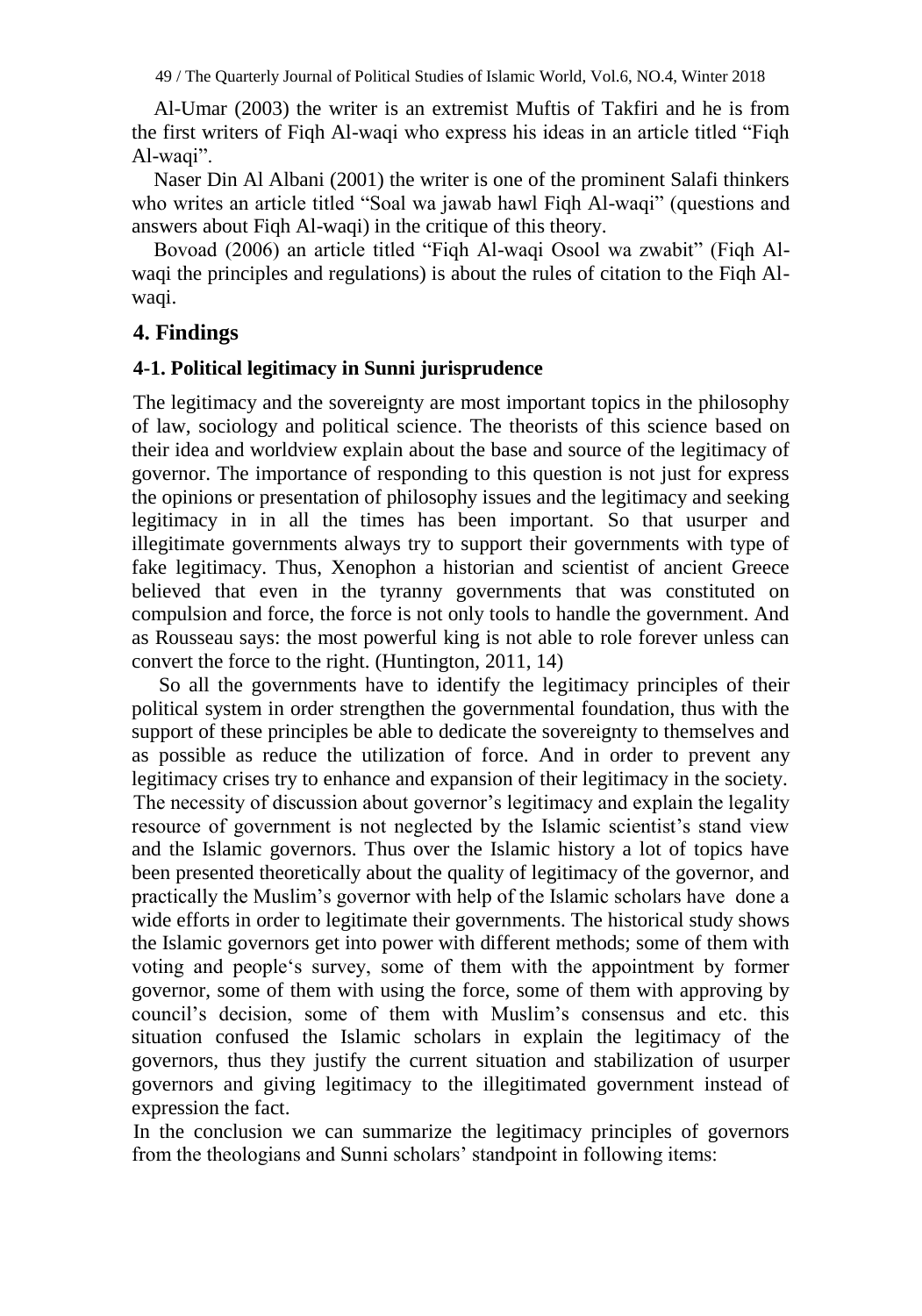### **4-1-1. the principle of appointment by the prophet (peace be upon him)**

One of the agreed principles by Shiite a Sunni is the appointment of the governor by the prophet (peace be upon him) and his approve of a person"s leadership on the Muslims. The difference between Sunni and Shiite is about accomplishment of this issue over the Islamic history. The Sunni belief in this appointment dos not happen and the prophet refer this issue to the people. Al-Mawardi in the "Laws of Islamic governance"( Al-Mawardi, 1985, 9), Ghazi Abu Yala(Abu Ya'la, 1985, 23), Abd Al-Rahman Al-Jaziri (Al-Jaziri, 1985, v 5, p 417), Ghazi Ezedin Eiji(Eiji, 2010, v 3, p265) and many of Sunni scholars emphasize on this principle. Abo Al-Hasan Al-Ashari says: "it is permissible that the leadership approved by the prophet, but did not introduce anyone to take this responsibility and it refer to the people". (Shahrestani, 1990, v 1, p 117) in front of this belief, the Shiite beside the emphasize on the legitimacy of Imam and the appointed governor by prophet (peace be upon him) also believed this method was implemented practical and the prophet appointed clearly in several time and places Imam Ali as his substitute and Imam and governor after him. They write hundreds books to prove their claim.<sup>\*</sup>

### **4-1-2. the principle of substitution**

Another principle of legitimacy of government is substitution or appointment of governor by Imam and former governor. Reasoning of Sunni for rectitude this method is citation to Abu-Bakr action who appointed Omar as the governor of Muslims unlike their belief that the prophet did not appoint any one instead himself. Al-Mawerdi knows this method a trusty way and prefers it then choosing by people and consensus. Because he thinks the governor realize the qualified person better then everyone and his decision is trustier. Other Islamic scholars like Fazlallah Khunji Iafahani (1981, 80) and Ibn Qudme Hanbali, (1972, v10, 52) also emphasize on validity this way in their books. They believe the validity of this way is confirmed by Abu-Bakr action; although after that the most common way to choosing the Khalifeh† in the Bani Abbas and Bani Ommaya period and other governments become hereditary rule.

The important point about this way is it can't be considered  $-$  in majority- as an independent principle for legitimacy to government. So, the appointment of the governor is valid when the former governor has legitimacy. In another word the appointment by a governor is valid when he somehow obtained his validity and relying on his legitimacy he can appoints the next governor. Thus the new governor gains his legitimacy from that way the former has achieved. If the former governor get into the rule with the elder"s approving the new governor"s legitimacy actually is based on elder's approving. This principle in many of cases did not count an independent principle.

 Secondly, the legitimacy of a governor has not a permit to appointment next governor. That is mean if assume a governor has gained the legitimacy for his rule, his legitimacy dos not give him the right to choose the next governor. Thus

1

<sup>\*-</sup> For more. See: Virtual Imamat and Velayat encyclopedia site, (Imamatpedia.com)

<sup>†</sup> -A title for Islamic governor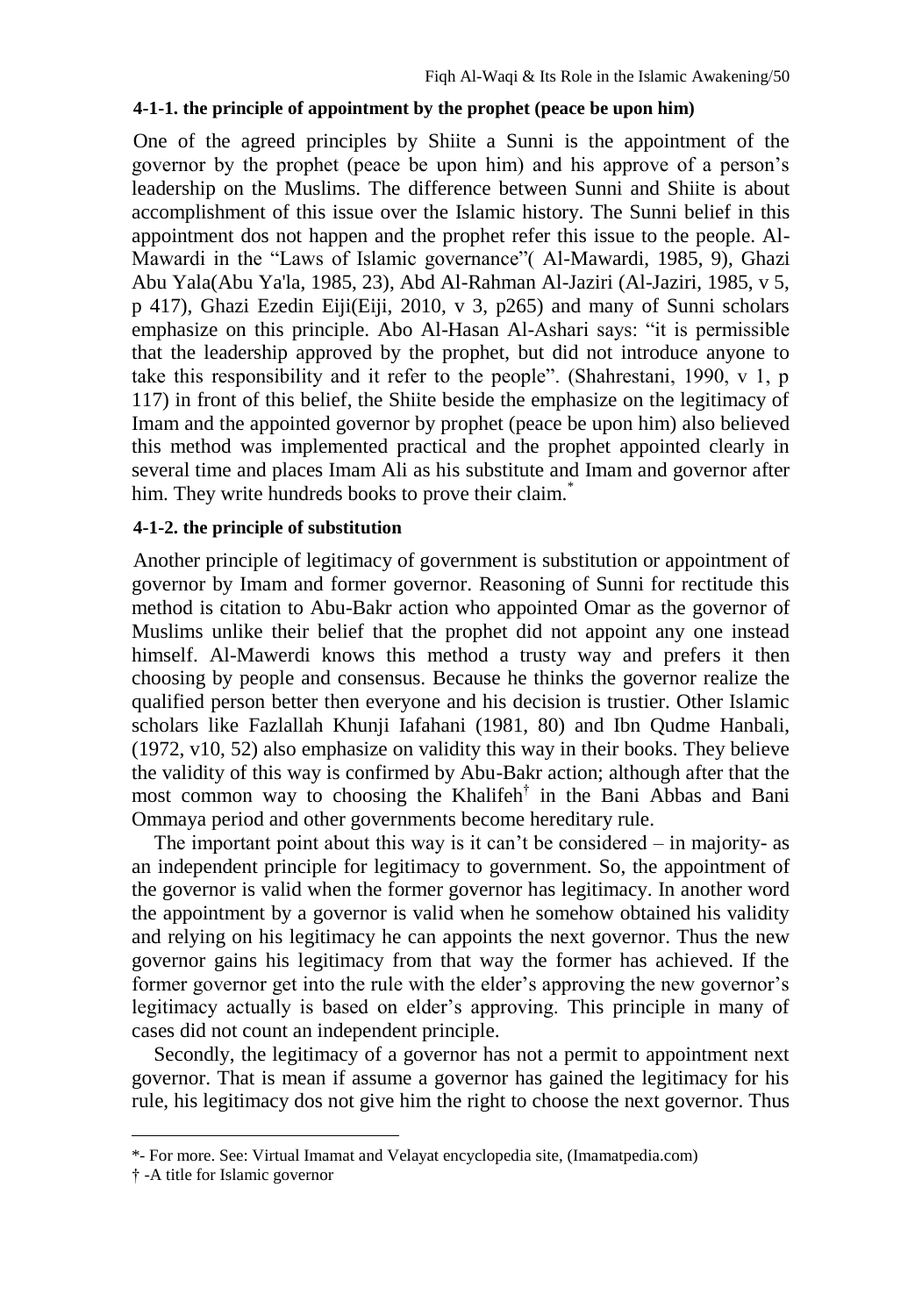the question of the legitimacy quality yet is unanswered and the substitution cannot answer independently.

 In the Twelver Shia, the former Imam does not appoint the next Imam and they are divinely ordained and he just introduce the next Imam. There is a lot of Hadith (narrative) in this filed such as the narrative of Amr Ibn Al-Ashath from imam Sadegh who says: "have never seen we advise to specific person. Not at all, but this is a commitment to god and his prophet to transfer from someone to another until is given to its owner"(Al-Kulayni, 1986, v 1, p 278). So the method of appointment of next Imam in Shia is not based on substitution and appointment by former Imam.

### **4-1-3. the principle of consensus (Bay ah)**

Sunni scholars are believed that one of the governor legitimation ways is choosing and consensus of number of elders. Abo Al-Hasan Mawerdi says one of the ways to become Imam is choosing by elders adding:" but there is difference about the numbers of the elders among those say the Imam should be chosen by this way. He mention to the historical statements in detection the Rashidun caliphs and prophet companion"s deeds, he mentioned in some statements the presence of majority of elders and elites from varied cities is necessary, but he prefer the statements that knows the government will be establish with Bay ah with five or three persons. Because he is believe the Bay ah is some kind of judgment and judgment is effective with one"s rule.(Mawerdi, 1985, 7).

 Ghortobi also says: "Imam Abo Al-maali believes someone who his government is confirmed with one Bay ah must be obeyed and his dethronement without any change or vicissitude is not permitted and it is a unanimous issue" (Ghortobi, 1986, v 1, p268).

 As it is obvious, this way has no any Koranic and narrative documentary meanwhile is scientifically unconfirmed. Because if we accept the caliph"s appointment must be with elder"s consensus, actually the method of appointment of first and second Rashidun caliph will be questionable. And if is accepted, someone can get into the role with confirmation and Bay ah by several or one we will confront this problem, if a bunch of elders choose a man and other someone else and no one retreat then who has legitimacy for rule? And finally this problem will be solved with overcoming and force. As after the prophet passed put, some people swear allegiance with Abu-Bakr and some people refuse this homage and tended to Ali and even many of people made allegiance with Musaylimah the liar. But who was stabilized his rule with using the force and conquer his rivals was Abu Bakr. (Tabari, No Date, v1, p 838).

 Because of this lack of reasonable principle some of writers said: "the main point that always is mentioned in Sunni theories and shod be noted is kudos of dominated policy instead of juridical conclusion and it's analyze". And if implemented analyze will be honorific analyze in justification of governor's actions. Thus the Sunni theories are post events theories and they are composed after implementation. (Kadivar, 1977, 76)

#### **4-1-4. dominance theory principle**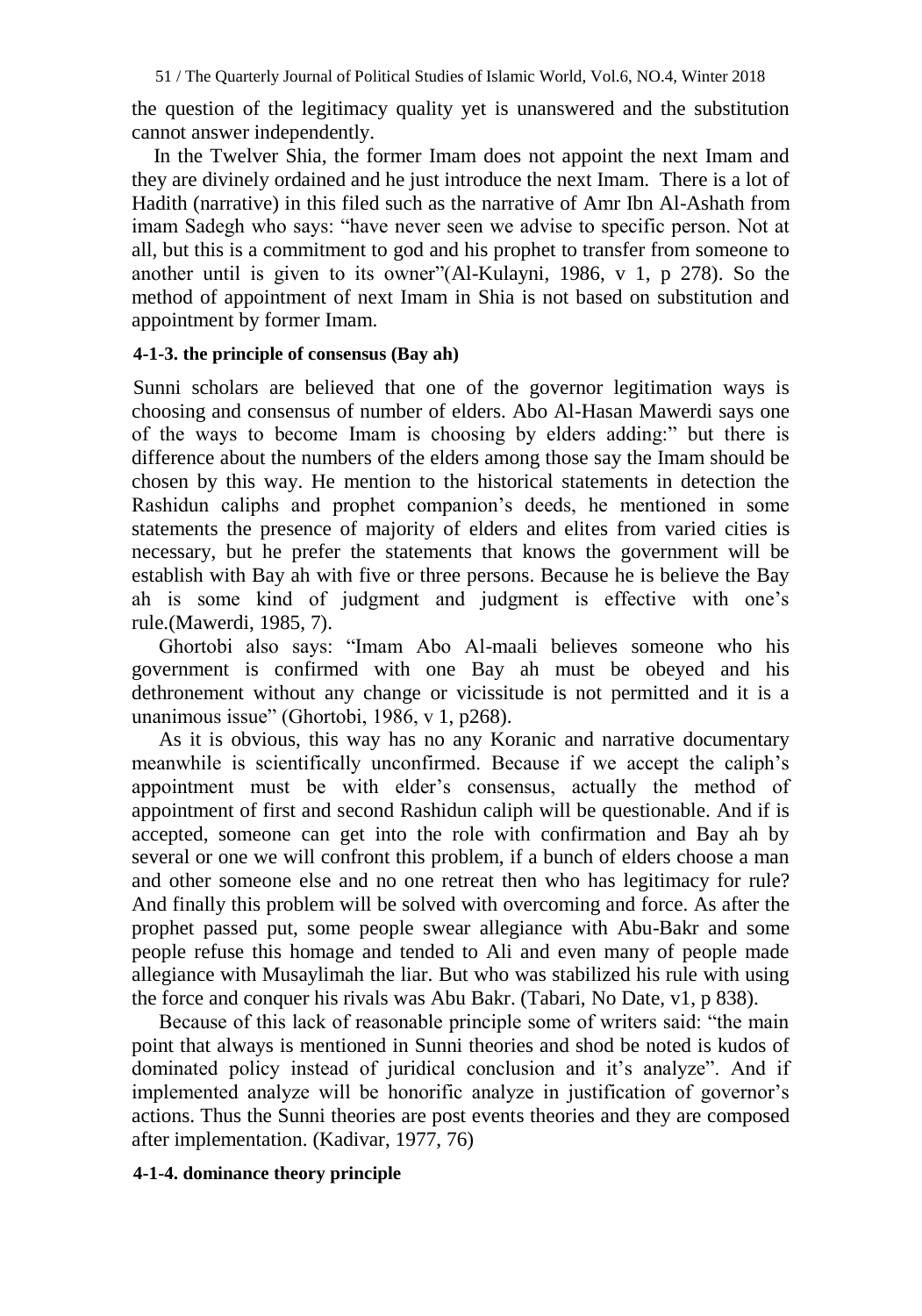Due to the principle of" the powerful rules "anyone can conquer a region by force, his government has legitimacy and he does not need to general allegiance or confirmation of elders. Judge Abo Ali quote from Ahmad Hanbal, force prove the government, while the governor is dissolute (Abo Ali, 1985, 24). The same meaning is quoted by Ghodame and he said when Abd-o-l Malek Ibn Marvan overcome the Muslims who swear allegiance with him whether they want or not, and so he is Imam an uprising against him is forbidden.(Ibn Qodama, 1972, v 10, p 52).

 The Sunni scholars and scientists know the obedience of the governors essential. Based on narration know the obedience of governors although dissolute is necessary. (Refer to: Bihaghi, 1983) some of companion"s deed who obey their contemporary dissolute governors like Abdullah ibn Umar obedience of hajjaj Saqafi. Conqueror in Hore story who said in justification of their action "we are with who conqueror" (Ibn Ghodame, 1979, v 10, p53) Insofar as obedience incumbency from dissolute governor in Sunni political jurisprudence to an undeniable fact. Although this theory is not observed in the primary policy of caliphs apparently, but with thinking in the caliph political behavior after the Prophet (peace be upon him) its roots can be fund. Actually political attitude of primary caliphs left a main effect on function and policy of Bani Omiya and Bani Abbas. Whereas the Sunni account the caliphate as public interests. In order to set the caliphate"s principles follow the historical events of Islam as the criteria and the guide of their action and coordinate the principle and bases with the political and social events. From the last years of three century, become a stooge in hand of dominant governors and caliph"s agents across the empire. In these conditions, the Islamic scholar in order to maintenance the caliph"s reverence and transfer the power to his agents or rebels present some excuses and justifications. Their efforts aim in preserve the essence of caliphate legitimacy. (Enayat, 2006, 145-146)

# **5. Findings**

With an overview of the principles of legitimacy that claimed by Sunni scholars we will find what has the most functional role in legitimatization Islamic governors was the conquering theory. As is mentioned before the principles likes substitution or elder's Bay ah –if is acceptable- is implemented in few cases and the principle of appointing by the prophet in Sunni"s beliefs has never done. Thus the principle that has efficiency everywhere from old time and was justification of Islamic governor's legitimacy is conquer principle.

 Interestingly, this view has been discussed in ancient Greece as well as. Some philosophers who believe Social Darwinism saying: the general law that governs at least on living organism, the law of survival is dominated. The legitimacy of violence and overcome theory clearly can be found in the works of thinkers like Machiavelli, Hobbes, Nietzsche and finally Marxism. (Darabklaei, 2011, 32)

 With establishing and strengthening the foundations of the theory of hegemony, it became common that everyone under all circumstances can rule the people, in practice, especially the caliphate system that was considered in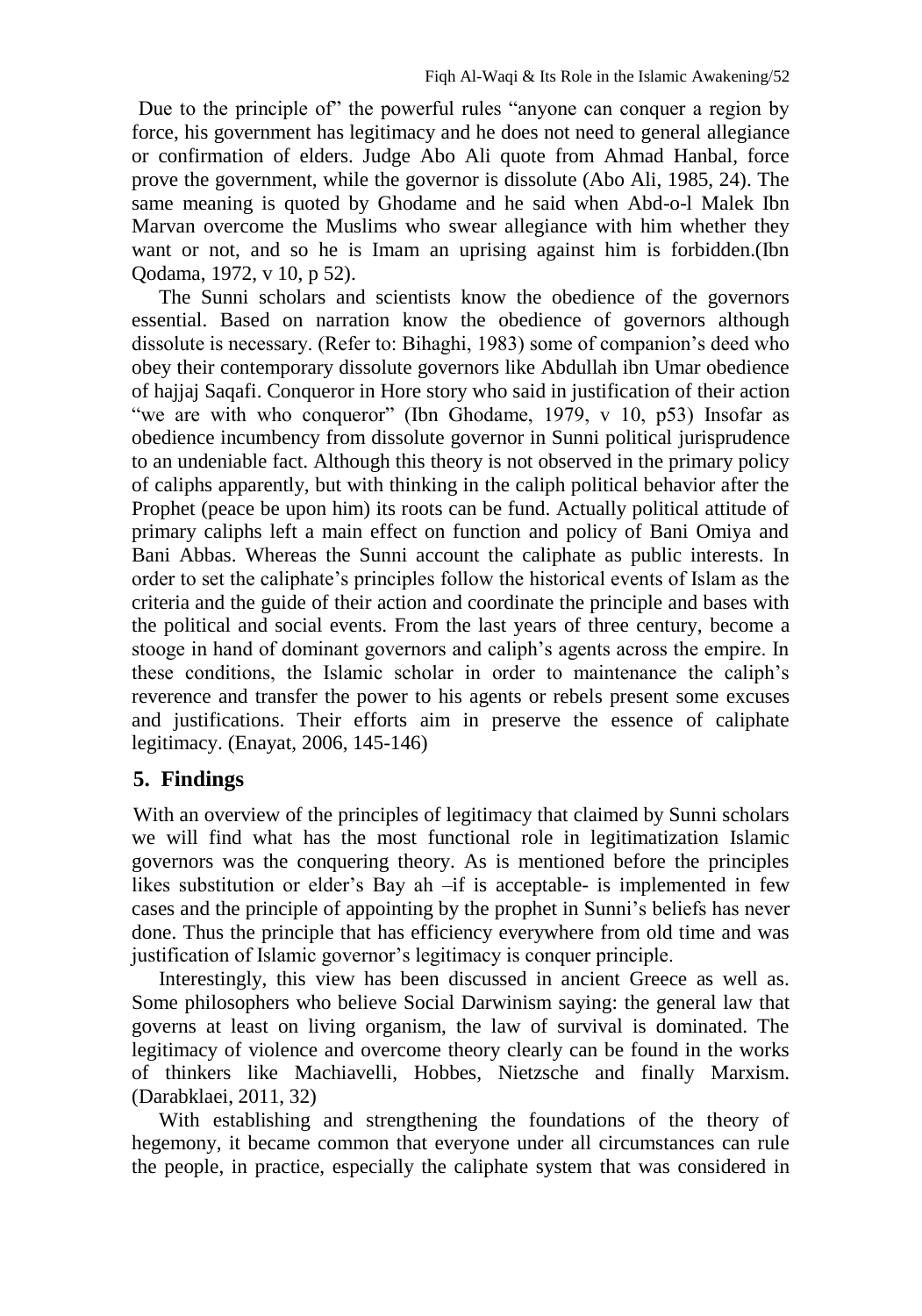the early periods was overshadowed and went to the sidelines. Although this theory was confronted with some opposition at first, but gradually consistence that some contemporary theorists caliphate confronted challenges.

# **5-1. The political legitimacy from Fiqh al-waqi**

Traditional look and Sunni jurists, in contemporary intellectual conflicts with innovators who believe to discussion about the issue of ijtihad. Those who saw the result of all the foundations of the legitimacy of the Islamic governor only in hegemony theory and consequently face with the reverence of opposition to the legitimate rulers –that lead in the necessity of obedience to the oppressive ruler– Such theories counted at odds with democracy and tension of political tyranny. The modern scholars and religious intellectual"s Sunni tend to a new vision of jurisprudence welcomed by youth and innovators of these countries. They called the new approach "Fiqh Al-waqi".

# **5-1-1. what is Fiqh Al-waqi?**

The most important and most difficult task of jurist is matching new events with the principles and provisions constant. To apply general juridical and coincidence with the numerous and infinitesimal events needs to understanding and mastering of jurisprudence and at the same time needs to be familiar with the todays facts and subject ology; and the jurist wise can do it just. Therefore, in the famous hadith people have been referred to these jurists: "in the occurred accidents to you refer to the narrators of our Hadith" (Saduq, 1975, v 2, p 485).

Although the term "occurred accident," using the blessed Hadith is known by the elders and also the public of Shite, but Sunni who shut the ijtihad on themselves for centuries. In the last decade, according to a term that first time is observed in the works of Ibn Qayyim Al-Jawziyya (1330) who was close students of Ibn Taymiyyah (Ibn Qayyem Al-Jawziyya, 1993, v 1, p 69).And due to public demand jurists and muftis turned to "Fiqh Al-waqi" that sometimes is also called "jurisprudence of accidents. But before expression these social demands that expand by the Islamic missionaries and its effects on Islamic awaking define the Fiqh Al-waqi.

 Dr. Qarzawi who is from first exegetes of Fiqh Al-waqi says in its definition: "Fiqh Al-waqi is based on study and review of life"s facts. An accurate study that include all the topic aspects and is feed by most correct and exact reports and statistics" (Qarzawi, 1990, 30)

 Naser Din Albani from famous and contemporary jurists also said:" the Fiqh Al-waqiis aware of Muslim"s important affaires and the deceits of their enemies in order to avoid and mutate them. But this mutation is not only theoretical but it is real and practical. It is not infected by enemy' idea or affected by their analyses or thoughts."(Naser Din Albani, 2001, 29).

 Abid Hasane another professor in this field says: "Fiqh Al-waqiis opposite theoretical jurisprudence and it is the understanding the external facts that are gained by pay attention to reals and facts of people"s life and diagnosis of problems and abilities are faced. And its results is reconcile the texts with new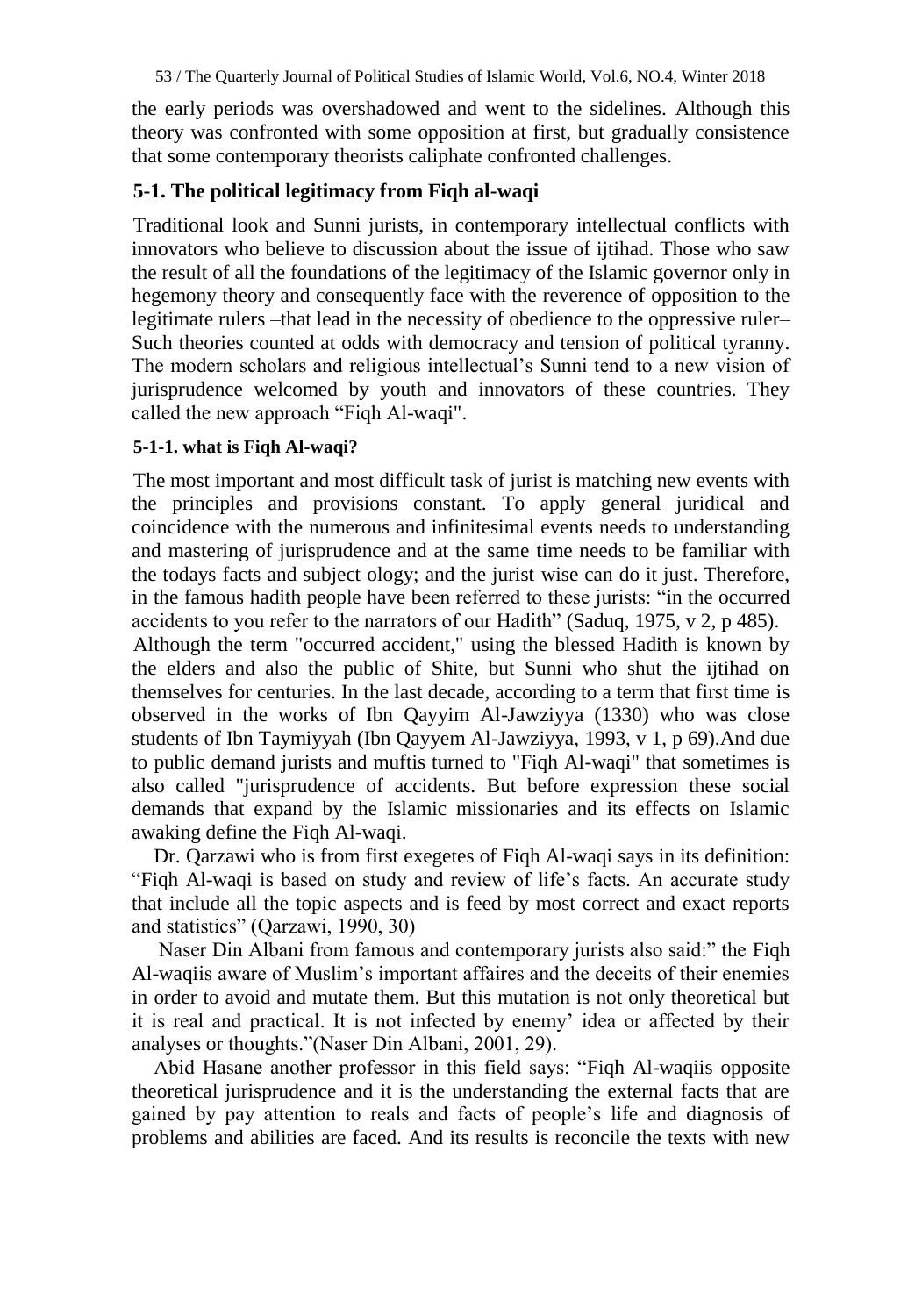events and the coordination between text and reality, actuallyit is a part of jurisprudence of events (obaid Hasana, 1998, 32).

 In a concise and comprehensive definition can be said: "Fiqh Al-waqiis deep understanding of the needs of human life and affairs that have been confronted with and have been exposed."(bu'uod, 2006, 88)

 As was noted in the above definitions, in all of them, "Fiqh"(jurisprudence) is meant literally "deep understanding"؛ while jurisprudence common term meaning is "understanding of religion particularly religious orders" or "religious law". So Fiqh Al-waqiis "jurisprudence of reality" and understanding of today life facts of Muslims or human, its results use for deep understanding of religion and discovery and understanding religious orders in coordinate with time and place. Although jurisprudence of reality is not some sort of common jurisprudence such as the jurisprudence of fast or jurisprudence of deals, but it's also not out of recognition in religion; it is a tool in the hands of the jurist to issue efficient and tailored rulings according to the needs of the time.

 Hence, some writers and researchers that translated the concept of jurisprudence of reality like realism or prevarication and just a realism procedure (Khosroshahi, 2011, 408) or mean that "required present time jurisprudence" (Royvaran, 2015) they did not presented so accurate definitions.

## **5-1-2. Importance of Fiqh al-waqi**

Before reviewing various opinions about the scope of Figh Al-waqi, In order to better understand it, we consider the necessity and importance of this theory from the standpoint of its believers. One of the common issues in jurisprudence is the clarification of the circumstances of the Mujtahid, which is Often in the classical jurist's view, it is exclusive to the understanding of sentences. As long as the Mujtahid lives as one of the people of the community, Along with the daily life and current issues in society; This discretion would be consistent with the realities of society. While since the fourth century AH, ijtihad was blocked in Sunni domain; Muslims due to this viewpoint of the jurists, they had receded from the principles of sharia  $\&$  the realities of the Muslim community  $\&$  also were limited only within the sentences that were not so relevant to the community needs.(Bu'uod, 2006: p.16)

 Accordingly, Obaid Hassaneh says: One of the most important conditions of the jurisprudence of ijtihad, knowing & understanding the Quran and narrations, this is the basis and criteria  $\&$  amount of ijtihad; But there is another important issues in ijtihad which is the place and the homeland descend of these sentences. in the other words, along with understanding of the sentences, knowing the truth and the fact that it has been legislated for it and seeks to achieve its goal, it has great importance.(Obaid Hasana, 1998: p.30)

 The famous scholar of Sudan, Hassan al-Turabi, Regarding the necessity of Figh Al-waqi, he says: Ijtihad is not possible without the knowledge of natural sciences, As it is not possible without understanding the sharia. Because the natural sciences, familiarize the mujtahid with the reality of society, And when the mujtahid received the method of healing and pain medication from the sharia, he will be able to provide the most appropriate religious treatment for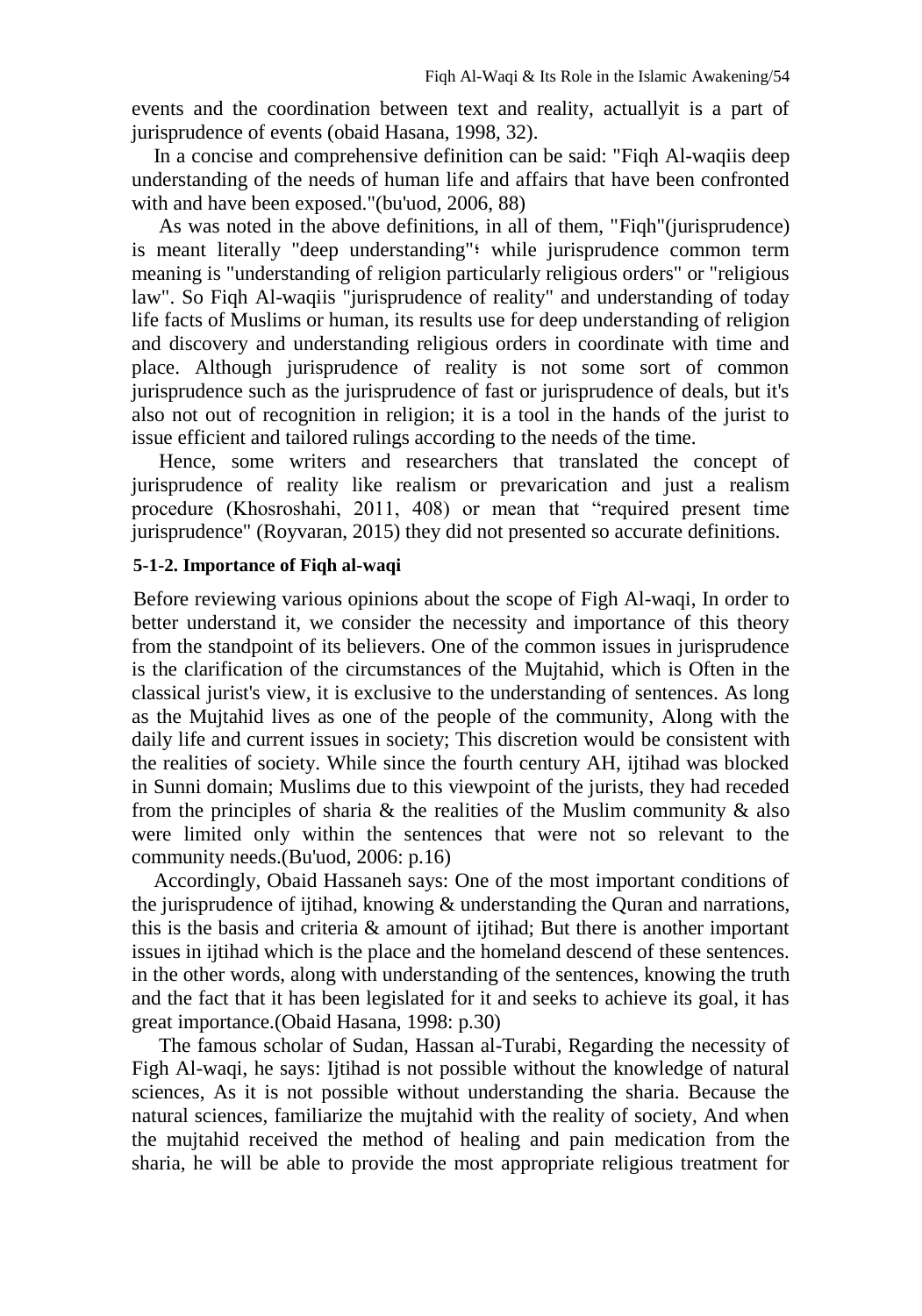55 / The Quarterly Journal of Political Studies of Islamic World, Vol.6, NO.4, Winter 2018

social illness. Thus, understanding and recognition the social and economic realities of the communities, Provides the possibility of offering a complete religion that meets human needs by the Mujtahid.(Al-Turabi, 1993: p.176)

Therefore, the importance of research in Figh Al-waqi can be summarized as follows:

1- The emphasis on the efficacy of sharia for any time & places

2- Understanding the needs of community members and respecting their interests

3- Find sentences through emerging new issues and events

4- Adopting the sentences of religious missionaries to the public

5- Creating social development in Muslim societies.(Hayam Ahmad, 2011: p.55)

### **5-1-3. Different views on the modification of the jurisprudence by the realities of time**

However, at the first sight, the implementation of the jurisprudence according the realities of the time seem undeniable, but in practice the implementation face difficulties and disagreements. The questions such as how much should be care the reality, how much the jurisprudence can coordinate itself with realities? How much should be the change the realities based on jurisprudence and insist on the jurisprudence orders? The question that different answers create different ideas and views.

 From one hand, the Sunni traditional jurists accuse the Islamic missionaries to overstep the religious frame and from other hand, the Islamic missionaries attribute the solidity and lack of familiarity with the existent realities to their jurists.

 expression of some of writers in this field, most Islamic scholars of our time are two-group: some jurists and Islamic missionaries who have appropriate understanding of the real, but their understanding is not established on the juridical principles, and because of incorrect understanding of juridical principles. They will not access to fulfill Islamic orders. Other group is fully aware of Islamic law, but do not know the facts and issues of the day. And hence their invitation style would be passive and negative way (Al-Omar, 2003, 21).

 Perhaps those who believe in jurisprudence of reality could be divided based on the differences of their opinion into three groups:

**A)** some Sunni scholars and writers who are educated in the Western universities - such as Senhowry and Tofiq Shawi- that despite their commitment to religious rules but they do not have prejudice to maintenance of the frameworks and look with greater flexibility to Islamic law. They try to reconcile between religion and western doctrines. For example Senhowri in the book "jurisprudence of caliphate" rejected the traditional foundations of the ruler legitimacy meanwhile he emphasize on allegiance to the law and the separation of powers referring to the teachings of the council and allegiance. (Sanhury, 1993, 99-140)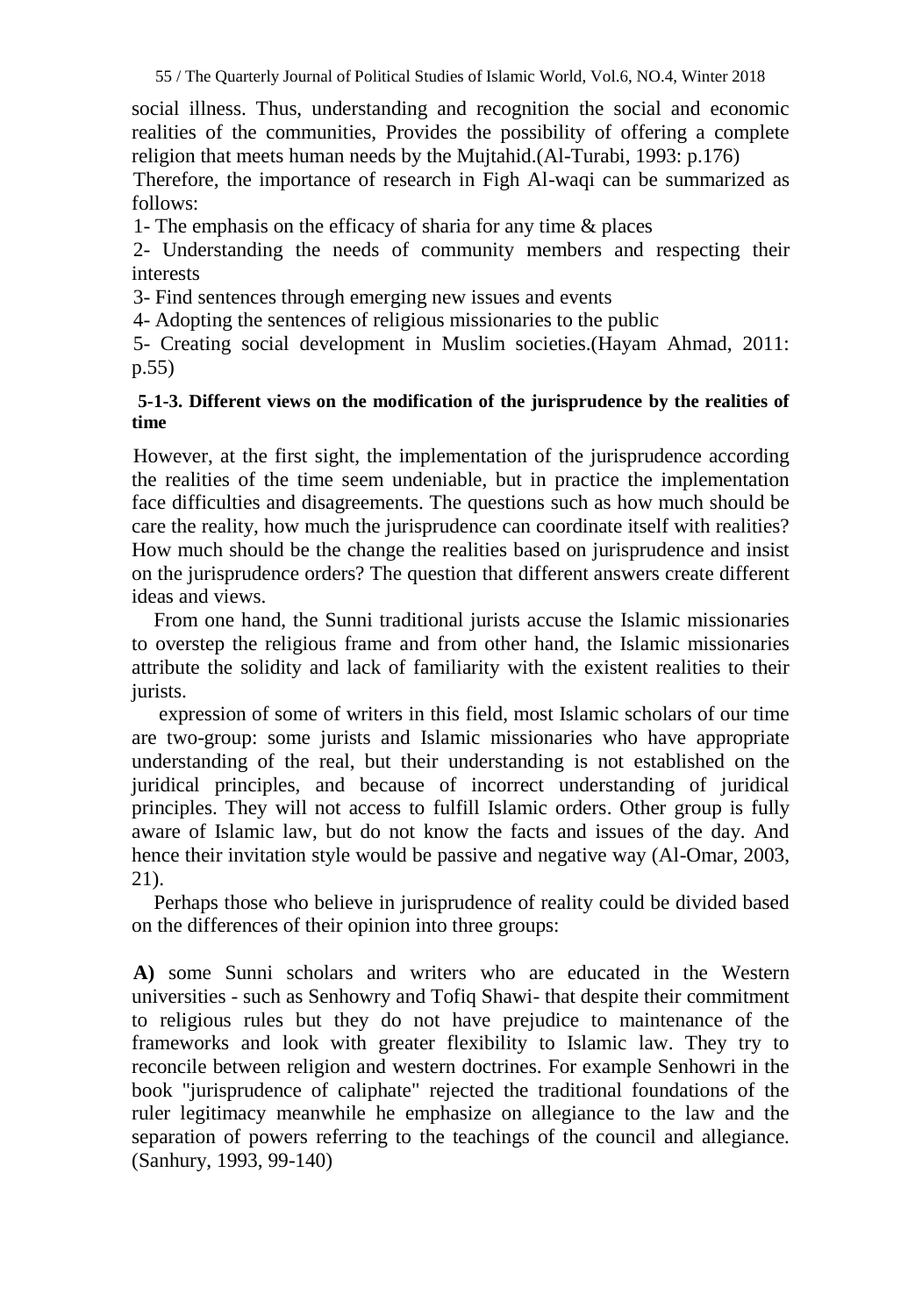Also Tawfiq Shawi beside presentation of "General Theory of council" in the works like "jurisprudence of council and consultation", "jurisprudence of Islamic rule" and "Council the highest levels of democracy" has provided suggestions for allegiance to the Caliph and the mechanism of his election and while he can remains in the power.(Tawfiq al-Shawi, 1993, 45).

They know the Sunni's traditional judicial and theological texts that the caliph under any circumstances even in the event of debauchery is not allowed to deposed, they consider it as a barrier to their theories; therefore they know the juridical texts insufficient and try to interpret and justify the related Hadiths.

**B)** The other group are those who their movements based on political activities and make jurisprudence of reality as a means to legitimize the political activities and attract young people to their political parties. One of the most prominent members of this group is Nasser al-Omar General Secretary of the Foundation Muslims in Saudi Arabia and the Takfiri Wahhabi extremists. He is from the first those work on jurisprudence of reality and perhaps could said he is the innovator of jurisprudence term in the contemporary period. In his opinion acquaintance with the jurisprudence of reality is obtained through newspapers, magazines, news and information on various networks and other media. In his opinion, the jurisprudence of reality is an independent science that its learning is necessary for every jurist and those seeking knowledge.it is established on two pillars: first, the extent of information in most sciences such as doctrine and jurisprudence and social science and knowledge and political information. Any amount of defect in the personal knowledge causes defect and weakness in the jurisprudence of reality. Second, continuity and being up to date knowledge that is obtained of following up the current events and news. (Al-Omar, 2003, 16) Naser Al-Omar believes that the jurists should not aware of traditional jurisprudence but also informed of the news, but should be said who knowledgeable of the current news and events is jurist. The contemporary knowledge and the correct understanding of events and news are useful and

 His definition of jurisprudence of reality is challenged by many of Salafi-Wahhabi elders such as Muhammad Ibn Al Uthaymeen, Naser Din Al Albani, and Yusuf al-Qaradawi. They accused him to deception and incitement youth"s emotions to illiteracy. They know his jurisprudence make the Youth away from recognition in religion and busy them with reading the newspapers and magazines. (Alrays, 2010)

traditional jurisprudence is not today's needs and problems solution.

C) The third group is the known scholars and jurists such as Naser Din Al Albani and Qaradawi and their followers who know jurisprudence a new term for old and constant way in the Sunni jurisprudence. They argue that many scholars have made it clear anyone who wants to find answer people's problems, it is necessary to recognize the realities of their lives and this is indeed the same jurisprudence of reality. (Naser Din Albani, 2001, 29)

 This group believes the jurisprudence should not be overdid or neglected .Could not expected that al the scholars aware of jurisprudence of reality. From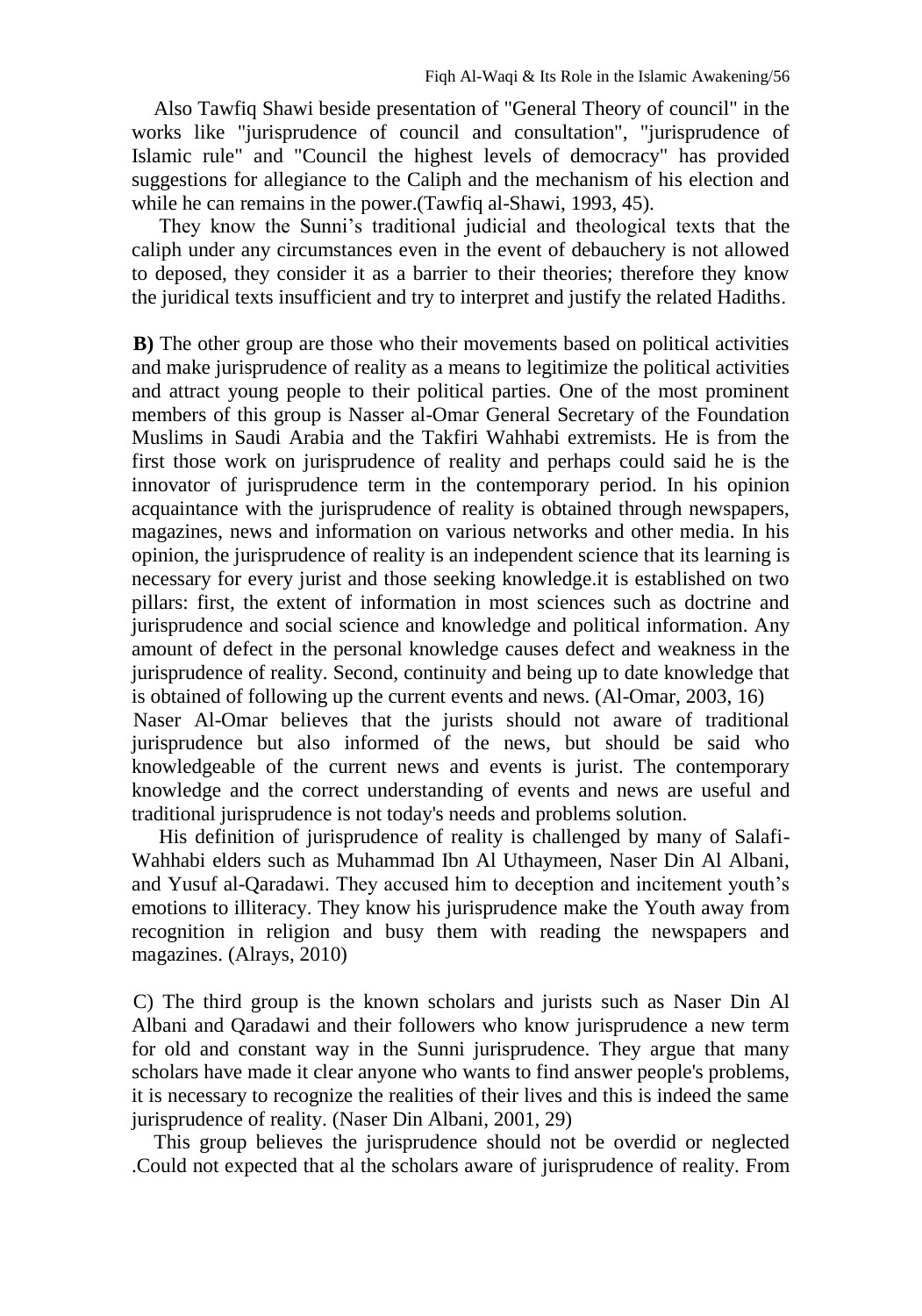57 / The Quarterly Journal of Political Studies of Islamic World, Vol.6, NO.4, Winter 2018

other hand it is incorrect anyone know jurisprudence of reality he necessarily informed of jurisprudence of Quran and Sunni. So as in the different techniques scientists help each other out to produce the product or doctors with different specialties together in order to treatment a patients with various diseases. It is necessary to treatment of society diseases the owners of varied Science and Technology contribute with jurist to find appropriate response for the problems. (Naser Din Albani, 2001, 23)

 Thus some of the writers to prevention of superfluity and wastage set some regulations in the reference and usage of the reality and correct way to life realities:

## **5-1-4. basic principles of jurisprudence of reality**

The most important influence of Islamic preachers and missionary"s words who have stressed the importance of jurisprudence of reality in Islamic territories was increasing the public people expectations had of Sunni scholars. These preachers who most of them was students of Al-Ikhwan Al-Moslemin (Muslim Brotherhood) school caused in creating this belief among the Muslim youth that jurist and scholar is dominate on jurisprudence of reality and be aware of current events. The mentioned scientists saw the rejection of jurisprudence of reality is useless and cannot bear the created wave in Youth Islamic movement which expected scholar awareness of jurisprudents of reality. In order to create balance in emerged public opinion of youth who affected by the words of preachers who graduated school of the Muslim Brotherhood, they set the following regulations:

### **5-1-4-1. Attention to jurisprudence of Quran and Sunni**

This condition is sponsor of the population particularly their elders from perversion and confusion. The main criterion is law and reality should be measured with this scale. Whatever the law approved its invalidity its reality is also invalid. And whatever recognized right thought this scale will be right. Should not change the place of right and wrong influenced by the propaganda or be neglected.

### **5-1-4-2. Precision in the information accuracy**

Since the jurisprudence of reality is based on obtained information, the sources should be trusted and valid to avid from errors in the analysis.

### **5-1-4-3. Council with experts**

As no one can learn all sciences, so it is necessary to be benefited of field research, survey research centers and specialized agencies.

### **5-1-4-5. Commitment to moderation in fact reading**

Jurisprudence of reality should be based on realistic reading and away from extremism and wastage. We must know that things do not go always for our benefit.Issues sometimes are for the benefit of Muslims and sometimes are for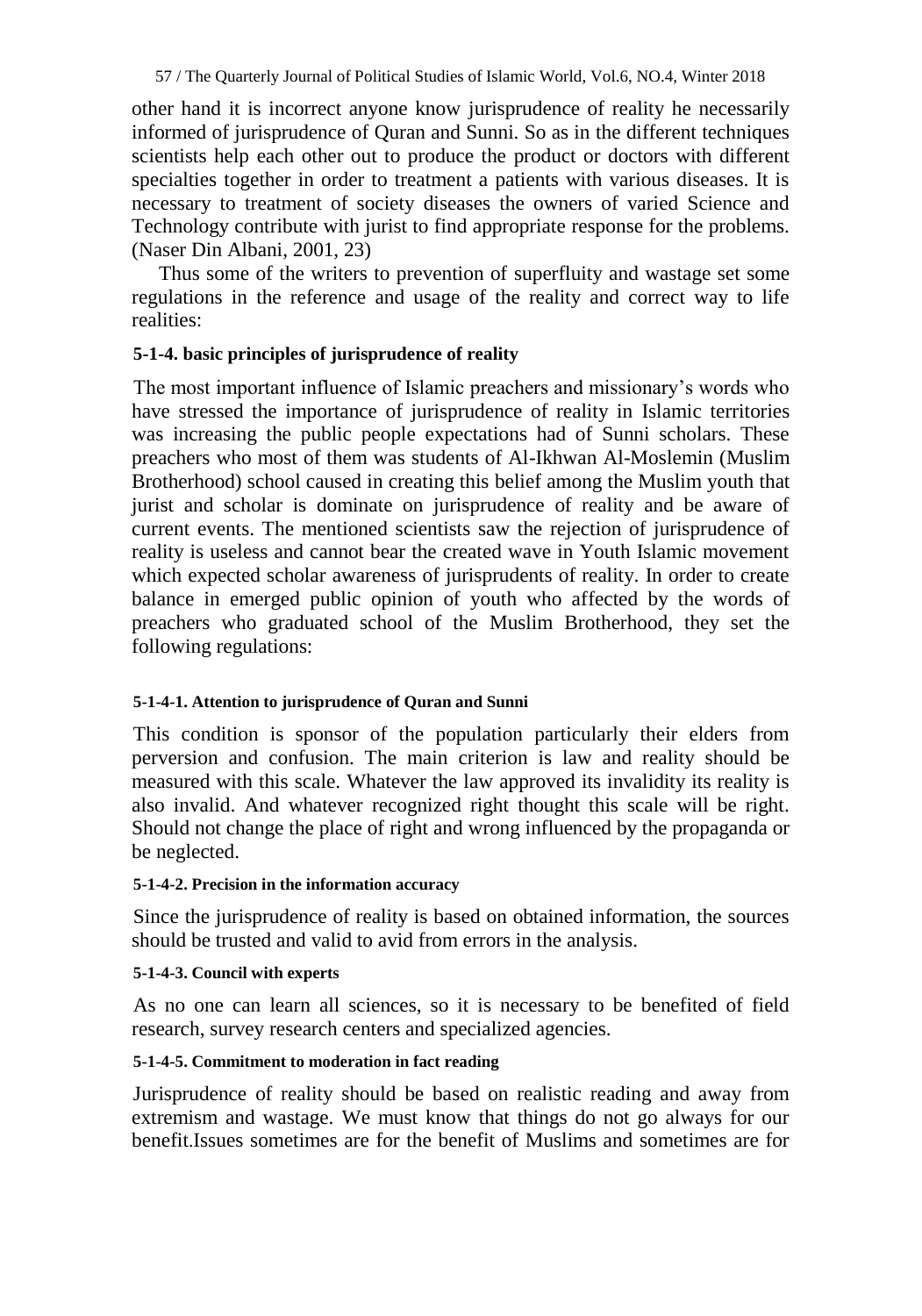the profit of the enemies. Knowing this is a barrier to proud of the successes and disappointments of failure.

# **5-2. Impact of jurisprudence of reality on Islamic Awakening**

In the short time that jurisprudence of reality spread in the Sunni societies confront a great luck in which is discussed gradually as a public demand of youth and scholars and scientific centers. The popularity and public demand forced Al-Azhar University in Egypt as the most important Sunni jurisprudence center to hold a conference entitled "Jurisprudence of reality in Islamic speech" in 2015. In this conference invited speakers and professors stress on importance of jurisprudence of reality in Islamic nation"s life and asked from Islamic scholars and preachers pay attention to jurisprudence of reality in their Islamic invitation and propagation and religious researches. (fiqh.islammessage.com)

 Although most of Sunni scholars even Salafi and Wahhabi scholars and Muslim Brotherhood thinker regard to juridical principles of governor legitimacy –as mentioned before-are from the follower of obedience of cruel governor theory. They believe the people should be bear in front such governor. Some of those excused Ibn taymiyyah" fatwa that firstly sentence to disbelief of Mongol rulers who seized the Islamic countries and issued the necessity of jihad with them (Ibn taymiyyah, 1987, vol. 3, p. 535). So they believed in the necessity of jihad with the rulers who don"t obey the Islamic rulers. (Saiied Qutb, 1973, p. 69)

 Muslim Brotherhood in the aspect of obedience of ruler until a few ago were not different from the Wahhabis, but due to intellectual developments that occurred in the wave of Islamic Awakening they allowed uprisings against ruler without the terms of the leadership of the Muslim community. Most of the leaders and cadres of the Muslim Brotherhood arrested and sent to prison by Gamal Abdel Nasser from 1954.In 1970. Nasser died in 1970 and his successor Anwar Sadat announced general amnesty and their leaders were released from prison. Umar al-Tilmisani leader of Muslim Brotherhood asked the members of the Brotherhood gaudiness Council to go to the presidential palace and pledged allegiance President Sadat. In 1981that Khalid Istanbuli from takfiri group of Jihad of Egypt killed Anwar Sadat. Muslim Brotherhood guide Council went to the presidential palace pledged allegiance with Hosni Mubarak. But this behavior in the uprising of 2011 has changed in the context of Islamic awakening. In the uprising came the youth to Tahrir Square and face all political groups with a situation. If Muslim Brotherhood joined to the uprising the former allegiance with Hosni Mubarak was broken and one of traditional beliefs was neglected and if they keep silent this movement has not a political acceptable justification for its behavior. These pressures force Muslim Brotherhood to open to accept the context of Ijtihad in frame of jurisprudence of reality and intellectual and religious studies put "dominance theory" aside. It is the theory that they commit to since then. Leaders of Brotherhood after discussion about the characteristics of Islamic ruler, do not recognize Hosni Mubarak match with Islamic ruler because he did not adhere to Islamic law. After extensive studies, the Brotherhood Guidance Council rejected the legitimacy of Mubarak and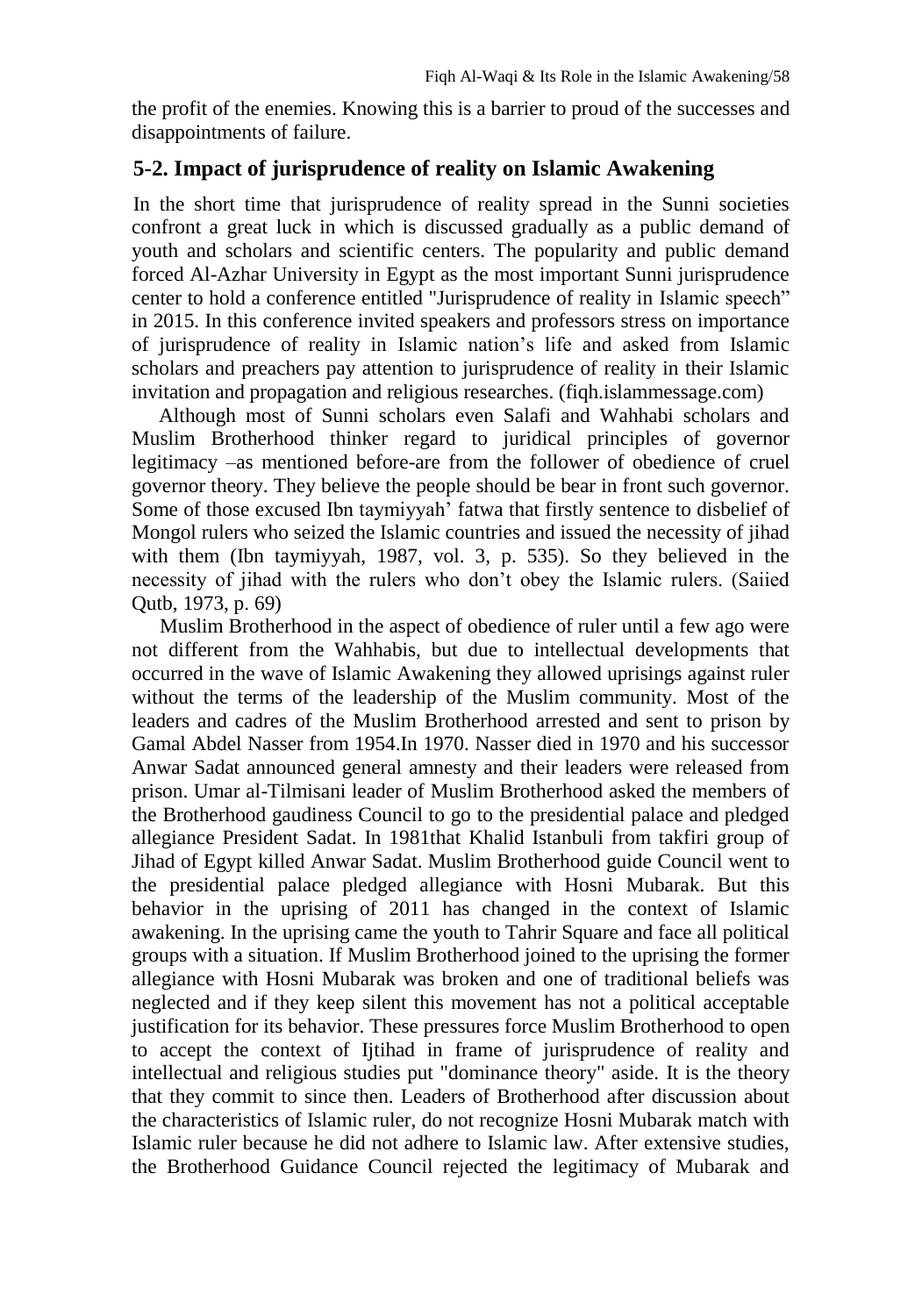stated that society should seek a competent governor who led the society to the evolution not decay. In a short time on the basis of jurisprudence of reality, the issue of civil government with the Islamic intellectual authority is the most important framework that involved Muslim Brotherhood intellectual theorizing about the ideal system. After these fundamental changes, Brotherhood entered the process of overthrow Mubarak with all its force and with their advent the convert to of mass rally demonstration.

 In the face of this wave that was derived from by fundamental changes and at the time Brotherhood Muslim based on jurisprudence of reality turned to the reject of the theory of conquest. the Wahhabi scholars stressed on the necessity of to maintain and comply with Muslim rulers and at the same time a summit under the title "Islamic Governors and the necessity to comply with them" was held at the University of Muhammad ibn Saud of Saudi Arabia. But intellectual innovation of Brotherhood expands areas of influence of the Muslim Brotherhood thought in more than forty Islamic countries. As far as planning and cost spending of Saudi government in promoting the Wahhabi thinking, because of uncompromising intellectual, has no place among the modern youth.(Royvaran, siasi.aja.ir)

# **6. Conclusion**

1. The Sunni jurists know the dominance theory, the most important and widely principle to legitimize the Islamic rulers.

2. Achievement to new Islamic civilization depends on renewed awakening of the Muslims. One of the Awaking obstacles is in the kind of Sunni jurists view to legitimizing the ruler. This view is inference by uncompromising way of inference in Sunni traditional jurisprudence.

3. Jurisprudence of reality is one of the demands of today's young innovators and revolutionary youth from Islamic jurists. It is an important step toward openness gate of ijtihad in Sunni jurisprudence and to adopt wisely jurisprudential inferences to the realities of time and place.

4. The jurisprudence of reality is on of reasons that led to the jurists revise in principle of dominance theory and reject the legitimacy of dissolute and corrupt ruler and issue the verdict of the uprising against his rule and consequently the emergence of Islamic awakening.

# **References**

**1.** Ibn Taymiyyah, Taqi al-din, Abul Abbas (1987). *Al-Fatawa alKubra*. Beirut: Daralkotob Allmyeh.

**2.** Ibn Qudama Hanbali, Movaffaqol-din. (1972). *Almoghny*. Beirut: al-Arabi Daralmaktab

**3.** Ibn Qayyem Juziyah, Muhammad Ibn Abi Bakr (1993). *E`lamol Movaqein an Rab al Alamin*. Beirut: Daralkotob Alelmyyah

**4.** Bu`uod Ahmad, (2006). *Feqh al-Waqi (Principles)*. Cairo: Dar es Salaam al-Teba`ah and al-Nashr and Altawzy and Altrjmh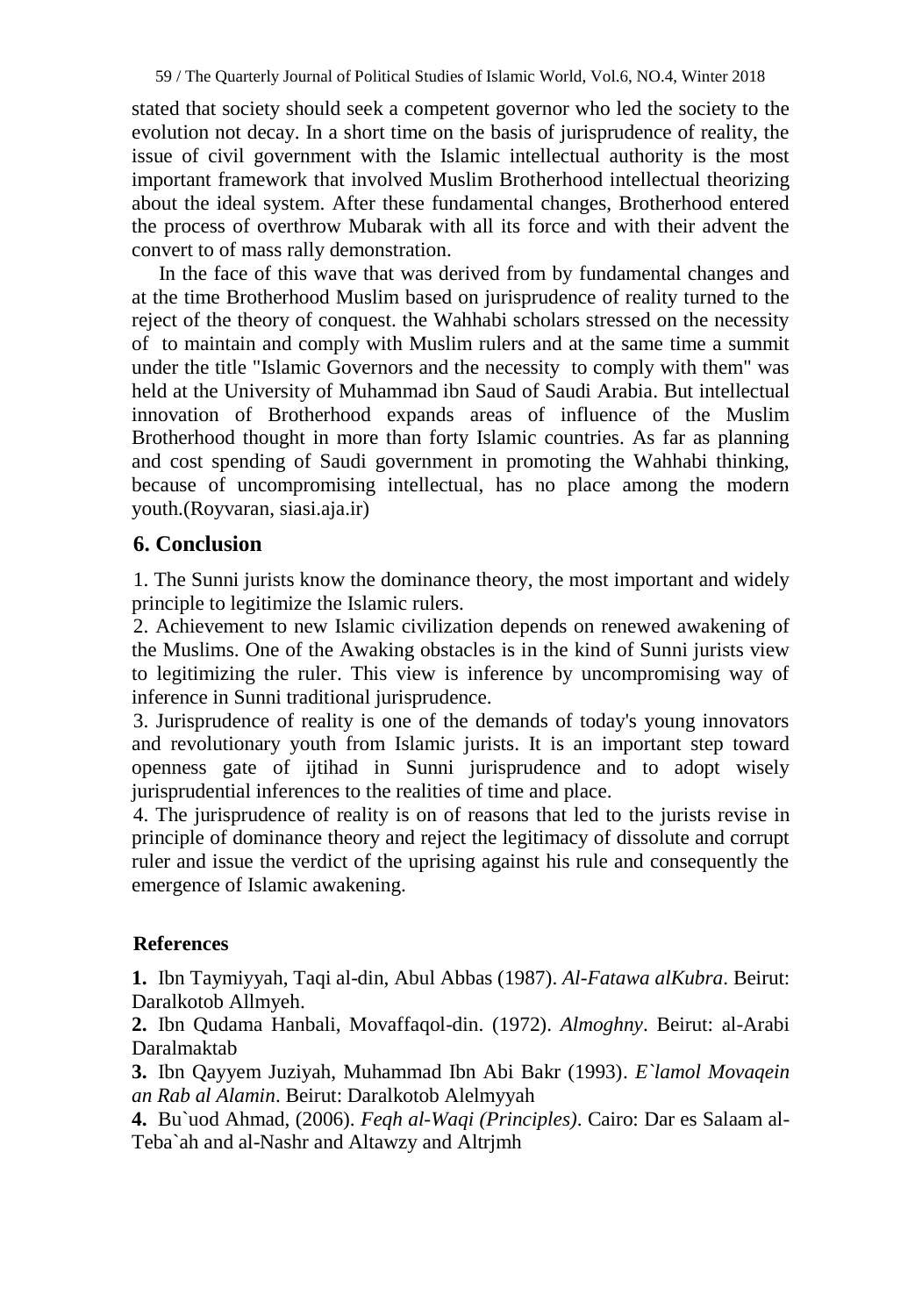**5.** Bayhaqi, Ahmad Ibn Hussein, (1989). *Shoa`bol Iman*. Beirut: Daralkotob Al Elmiyeh

**6.** Tawfiq al-Shawi, M. (1993). *Fiqh Al Shoura and Al Estesharah*. Mansoorah: Daralwafa

**7.** Al Jaziri, Abd Al-Rahman, (1985). *Al fiqh Ala Al-mazaheb Al-arba'a*. Beirut, Dar al-Ehya al-torathe al-arabi

**8.** Khosroshahi, Hadi (2011). *The revolution in Egypt*. Tehran: Cultural-Artistic Institute and Hoda International Publications

**9.** Darabklaei, Ismail (2011). *The attitude of the political philosophy of Islam*. Qom: Book Garden Publications

**10.**Hayam Ahmad, Hamad, (2011). *Al-Tarbiyat al-Eslamiyat al-Marhalat alsanaviya le-qazayaye Figh Al-waqi*. Thesis, Islamic University of Gaza.

**11.**Al-Turabi, Hasan, (1993). *Qazaya al-tajdid*. Sudan, Ma`had al-jous & aldarasat al-ejtemaie

**12.**Roozbahan Khonji, Fazl Allah (1983). *Soluk Al-moluk*. Tehran: Khwarazmi

**13.**Sanhury, Abd Al-Razaq (1993). *Fiqh Al-khilafa and Taturoha Letsbeha Asabah Omam e. Sharqiyah.* Beirut: Institute of Al-Risala

**14.**Saiied Qutb (1973). *Ma'alim Fi Al-tariq*. Cairo: Dar al-Shorouk

**15.**Shahristani, Muhammad Ibn Abd Al-Karim (1990). *Al-melal va Al-nehal*. Beirut: Dar al-marefah

**16.**Saduq, Sheikh Mohammed Ibn Ali Ibn Babawayh (1976). *Kamal al-Din and Tamam al-Nimah*. Tehran: Islamic Publications.

**17.**Tabari, Muhammad Ibn Jarir (No Date). *Tarikh Al-omam va al-moluk*: *Tarikh Tabari*. Leiden: Leiden: University.

**18.**Obaid Hasana, Omar (1998). Preface of "Ijtihad Aljimayi Fi Al-tashry al-Eslami", Doha: Ryasah Al-mahakem Al-sharyiah and Al-shown Al-diniya

**19.**Enayat Hamid (2006). *The institutions and political ideas in Iran And in Islam.* Tehran: Rozane publications

**20.**Abuya'la, Qazi Mohammad Ibn Hussein (1985). *Al-Ahkam Al-soltaniyah*. Cairo: Maktab al-Ilam al-Islami

**21.**Eiji, Qazi Azod Al-Din Abd al-Rahman Ibn Ahmad (2010). *Sharh Almavaqif.* as the Mir Seyyed Sharif Jorjani, Gorgan: Norouzi Publications.

**22.**Qarzawi, Yusuf (1990). *Olaviyat Al-harakah Al-islamiyah*. Doha: Makteba Wehbe

**23.**Al-Qurtubi, Muhammad Ibn Ahmad (1986). *Jamea Al-ahkam al-Quran*. Tafsir al-Qurtubi, Tehran: Nasir Khosro

**24.**Kadivar, M. (1997). *Theories of Government in Shi'i jurisprudence*. Tehran: Ney Publications

**25.**Al-Kulayni, Muhammad Ibn Ya'qub (1986). *Al-Kafi*. Tehran: Daralketab Islamiyah

**26.**Al-Mawardi, Ali Ibn Mohammad (1985). *Ahkam Al-soltaniyah and Alvelayat Al-diniyah*. Cairo: Maktab al-Ilam al-Islami

**27.**Naser al-Din Albania, M. (2001). *Question and answer about Fiqh al-waqi*. Oman: Al-maktabah Al-Islamiyah.

**28.**Huntington, Samuel (2011). *Democratization in the Late Twentieth Century*. translated by Ahmad Shahsa, Tehran: Rozane.